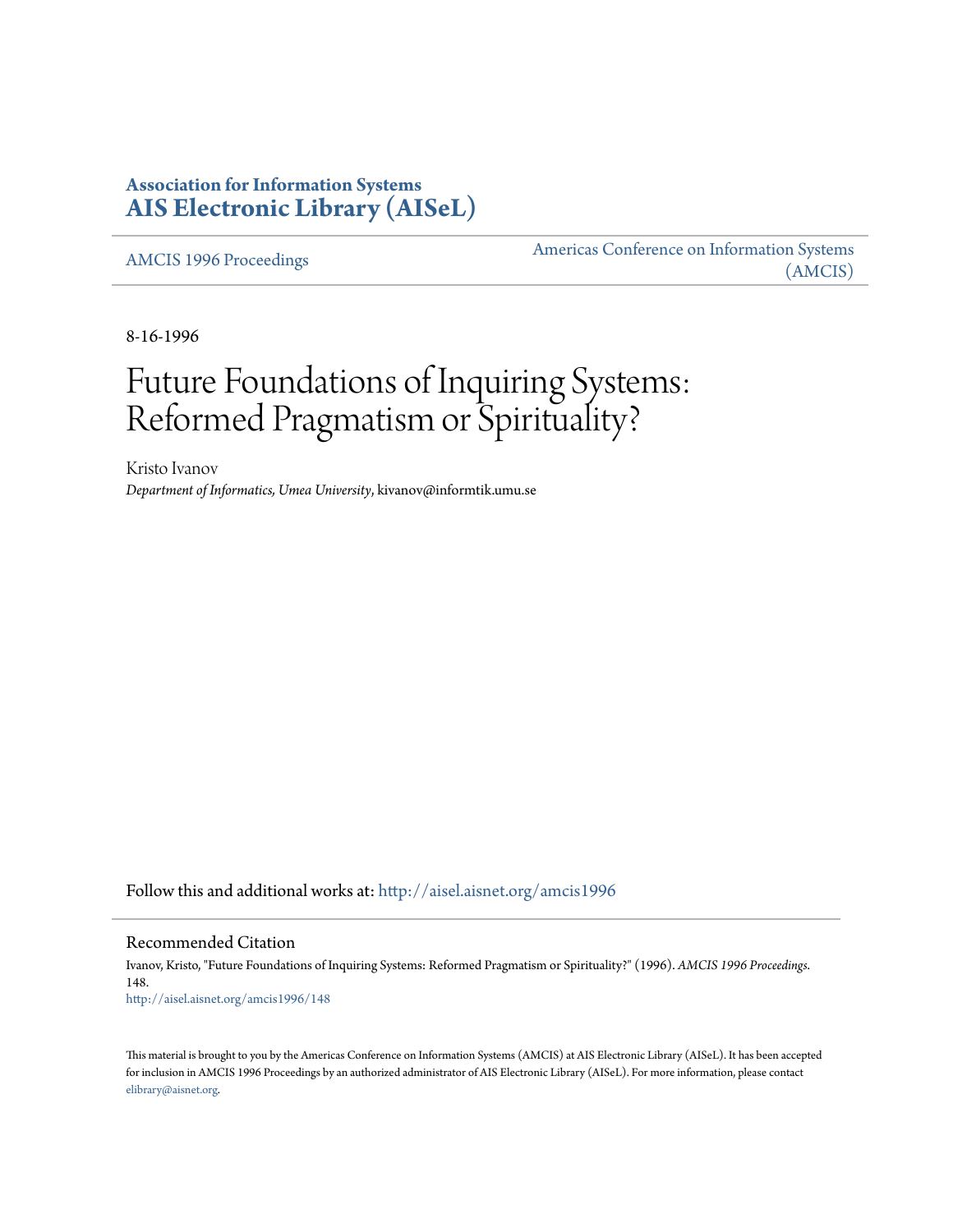# Future Foundations of Inquiring Systems: Reformed Pragmatism or Spirituality?

## by [Kristo Ivanov](mailto:kivanov@informataik.umu.se)

## Umeå University, Department of Informatics, S-901 87 UMEÅ (Sweden) Phone +46 90 166030, Fax +46 90 166550, Email: kivanov@informatik.umu.se **Introduction**

The concept of design of inquiring system (DIS) as advanced in the 1970's (Churchman, 1971) seemed to be a good candidate for a philosophical basis for future uses of information technology (IT). The emphasis was on the relation between science and philosophy, especially ethics, in terms of a modern interpretation of the classic philosophers Leibniz, Locke, Kant, Hegel, plus the American philosopher Edgar Singer Jr, combined with "Aristotelian" teleological information (decision or choice). Since then, however, the development of IT, especially in its multimedial developments, has enhanced also the aesthetic dimension. We are nowadays facing the still more complex but philosophically old and classical task of relating science to both ethics and aesthetics: the true, the good, and the beautiful.

At the same time DIS has not kept up with these developments. Philosophy itself has consolidated its bad reputation for being an "ugly" word in most IT-contexts, the more so in the light of postmodern cultural tendencies that tend to dilute philosophy in an ocean of different "-isms". Computer supported cooperative work (CSCW), as earlier group decision support, seems to incorporate more of a Lockean consensus, rather than Hegelian, not to mention Marxist, conflict management. The Internet and the World Wide Web are expected to encourage both pluralism and consensus by means - in DIS language - of a Lockean reliance on supposed unproblematic positivistic facts, interrelated by Leibnizian fact nets. The road that was pointing from Hegelian philosophy towards Singerian progress does seem to point nowhere, or, then, it points to "more and faster", in the shadow of the postmodernism that succeeded progress.

### Philosophy in four books

Does anybody need philosophy in the IS- field? Is DIS forgotten or relegated to the museum of honorable superficial references with no real "use" by today's researchers? It seems absurd to question that a lot of successful work has been done with no other need of philosophy than what is popularly known as management philosophies. These refer to practical guidelines and advices given by consultants, and proeminent people in the field. It has been noted, however, that we sometimes live "The Myth of Management" (Churchman, 1968, pp. 17-29): if we are to be honest about our ignorance, we will have to admit that some managers become great simply because there is common agreement that they are great, but we must also admit that all agreement is a dangerous basis for rational conclusions. We could add that if we conceive science as including the management of science this insight is applicable not only to managers but also scientists and consultants, including their account of success stories that seem to dispense of philosophy.

Philosophical considerations are nonetheless disappearing from main works on IS, in favour of nonsystemic emphasis on observation and logic alone. The ignored philosophical, and consequently also methodological dimensions show up, however, in the form of ethical symptoms. Some of them will be surveyed below by highlighting one key passage from each of four books that know DIS, and yet do not seem to espouse its main teaching.

An ambitious work on IT that is co-authored by a scholar that can be considered to pertain to the DIStradition (McKenney, 1995), offers historical accounts of successful innovations and successful implementations of IT innovations. It refers to successful leaders, and success stories. It does so without ever dwelling on problems of historical research and, in particular, on the concept of success or on the ethical "good". No theoretical references are given with the exception (p. 2) of J.A. Schumpeter's classic "Capitalism, Socialism and Democracy", and of some recent organizational theorists (p. 35) that discuss "Information Technology and Tomorrow's Manager". Philosophy and ethics are not even to be found in the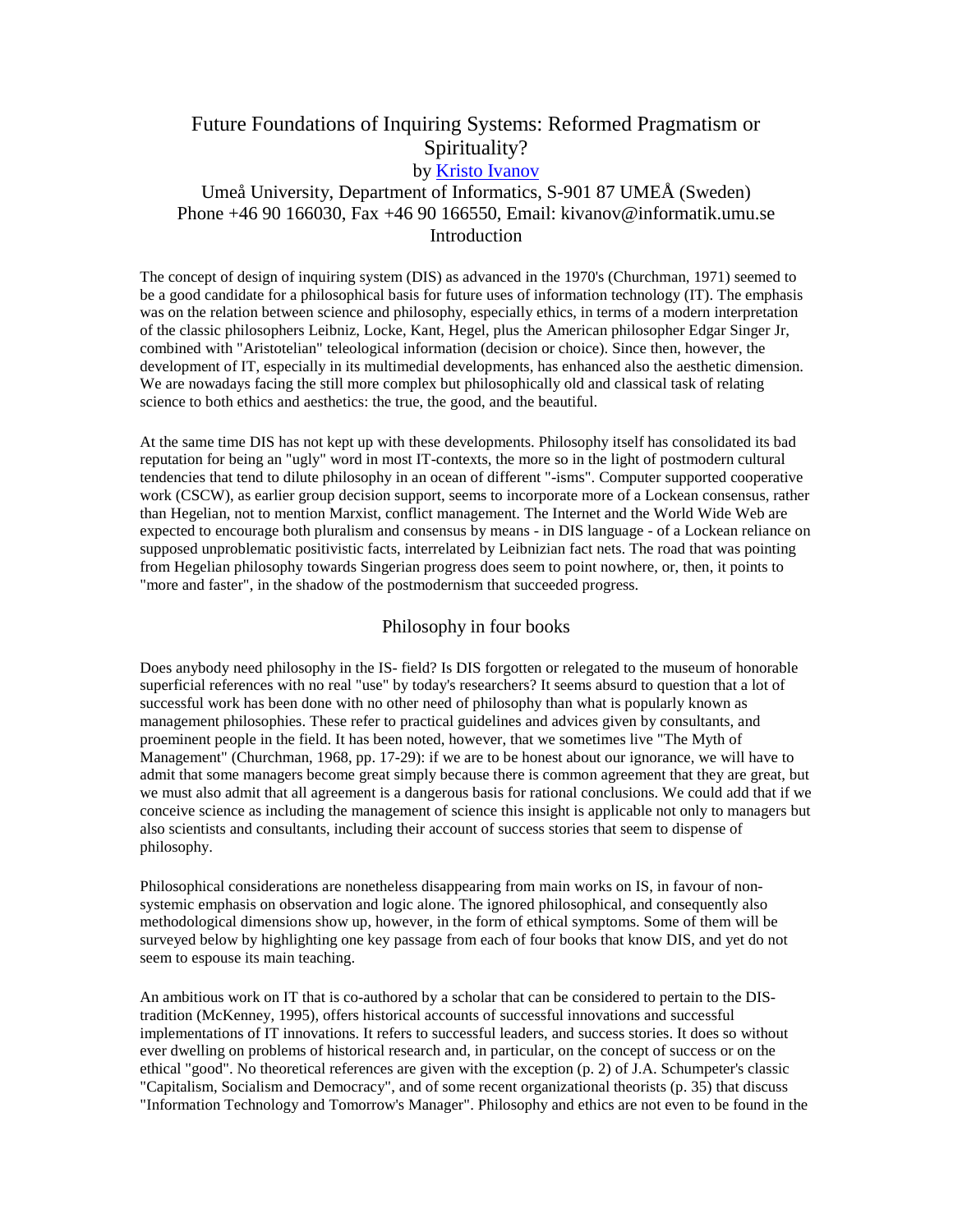word index, and that is to be (paradoxically?) explained in that it aims at business leaders. If the reader wants to understand better the the methodological, if not the ethical, problems involved in success-stories, he may have to rely on a trade journal. The Economist, for instance (The Economist, 1996), reports new research about market leaders and the care that was taken to avoid hindsight when defining firms as pioneers.

Another book in, or near the DIS-tradition (Mitroff, Mason, & Pearson, 1994) does not advertise any philosophical ambitions since (despite?) it deals with the radical redesign of American Business. It has, however, such ambitions, and claims (p. 85) that business concerns move into the realm of theology and philosophy. It regrets (p. 88) that theories of organization seldom give consideration to purpose and meaning, and that even when purpose is acknowledged, it is often expressed in terms of serving narrow goals. Does this narrowing occur also in the DIS-application of Singer's own conceptions? Indeed, the authors go on (p. 89) confessing that Singer left the impression that a combination of mechanics and teleology is sufficient to explain the world, and they question whether what they call spirituality can be reduced to one of Singer's types of scientific explanation. But, then they revert to the pragmatism of William James and his question (quoted from The Varieties of Religious Experience) of "Why, after all, may not the world be so complex as to consist of many interpenetrating spheres of reality, which we can thus approach in alternation by using different conceptions and assuming different attitudes?...In this view religion and science, each verified in its own way from hour to hour and from life to life, would be coeternal". In this way, the classical and difficult problem of relation between philosophy, theology, and science is reduced to a trivial status that allows for pluralism and relativism. Symptomatically enough, later in the book (p. 123) reference is made to Alcoholics Anonymous' expression "A Power greater than ourselves" but the authors, disregarding the same source's subsequent use of only "God", hasten to remark that this Power can obviously be interpreted as God, but it need not be: prayer and meditation are indeed said (p. 128) to be only examples of the immense number of ways, such as art and literature, that human beings have developed and exercised creativity. God and religion in general, and Christianity in particular, are put at the same conceptual level as the environmental movement or other spirituals movements.

In a third book, also co-authored by a scholar near the DIS-tradition (Mason, Mason, & Culnan, 1995) philosophy and philosophers are richly referenced and elegantly summarized, let it be that "Aristotelian" classical teachings on sin by the Catholic Church (Catechism, § 1866) are attributed (p. 125) to Kurt Weill's The Threepenny Opera. When it comes to evaluate or synthesize the various schools, however, a lame respect is paid to everybody including utilitarianism, that is described as "a widely used and respected ethical theory" (p. 140). The direction is indeed towards pluralism since (p. 148) "at the beginning of the examination of an ethical issue, all relevant theories are presumed to have equally valid moral force. These prima facie claims can be broken only by demonstrating (sic) that some other principle supersedes the principle being replaced...The final arbiter...is the concept of justice". So much for the "fundamentals" of ethics that are later to be applied in the book. Never mind that the whole work by Kant, who is also acknowledged in the text, can be seen as an indictment of utilitarianism. Ant how are we to demonstrate principles and supersedure? (Lewis, 1988, "On ethics".)

A fourth book, in the Scandinavian tradition (Dahlbom, & Mathiassen, 1993), pays, as many others, nominal homage to DIS that is displayed in the reference list. It claims to encompass philosophical aspects of IS. It also contains rich references to philosophy despite of not really addressing the most important part of philosophy concerning ethics. An inconclusive wandering along various contexts of the concept of "good" subsumed under "quality" (pp. 147ff) ultimately relegates purpose to the "traditional" world where we would be supposed to act in accordance with tradition or we do what we have always done. In contrast, in a modern world, it is said, we put a premium on initiative, on breaking with tradition, we formulate goals for our actions but we are never content in reaching them while we are encouraged by our quality control ideals: every attempt to define the morally good will break down and reveal a lack to be dealt with by further attempts (p. 155). All this argument in the book recalls the pragmatist Singer-Peirce conception of ever approaching ideals, but without any requirement of approach, that is, with no control and commitment.

I used four examples from books that are supposed to work with knowledge of the DIS-tradition. The philosophical and ethical or theological concerns of DIS with frequent reference to God and the "guarantor"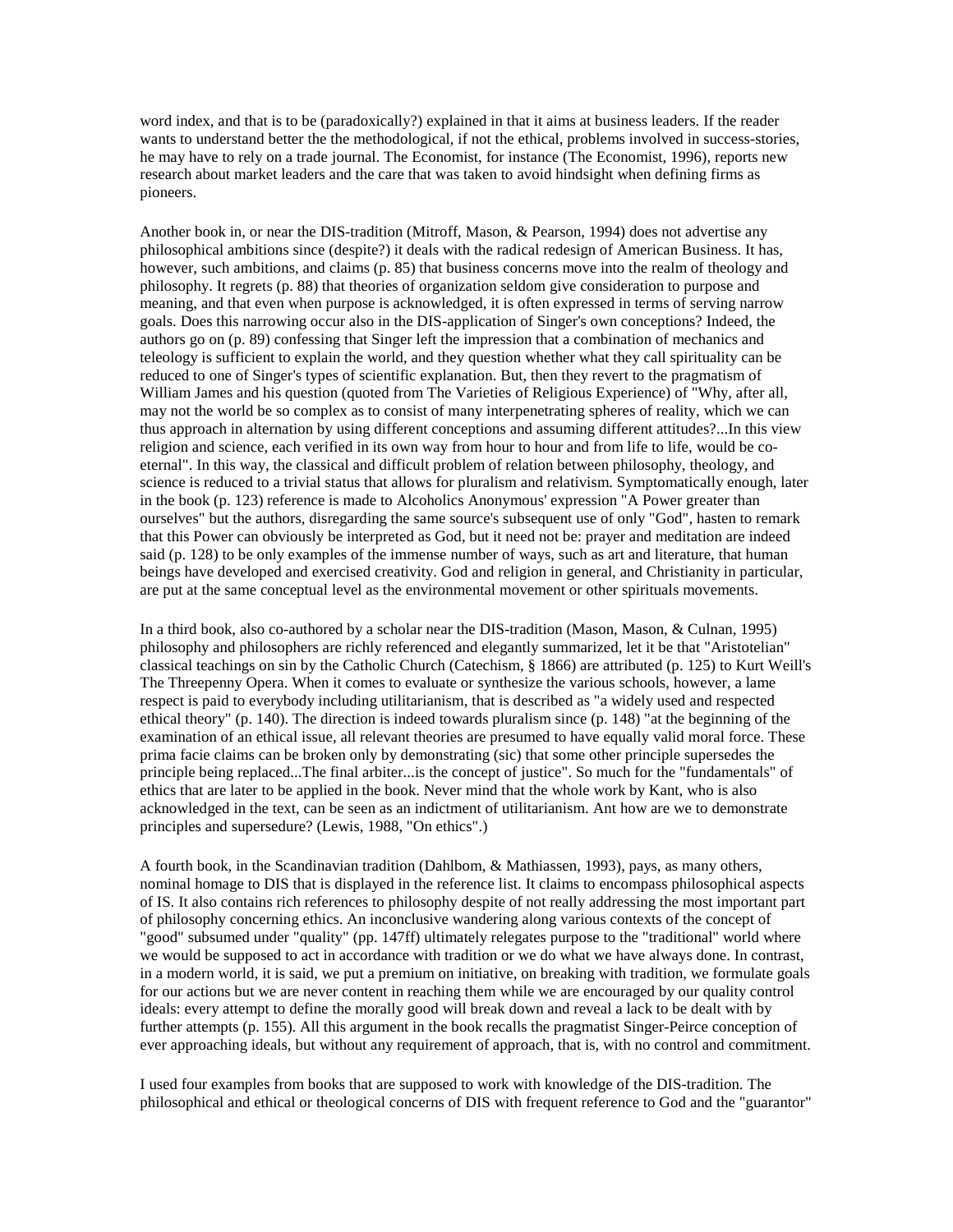in decision and IS are absent or are reduced to issues at a lower level. Singerian ideals on final purposes are interpreted as narrow goals. In consulting, for instance, with a car manufacturer, ethical ideals become soon the ideal car, and the latter is translated into the utopian beautiful, safe, cheap, and profitable car to be designed by means of aesthetic intuition and participative negotiation.

## Towards a program of research

It is therefore disturbing that this state of affairs that portrays the philosophical progress, or, rather, the lack of it, during the last twenty years does not seem to be matched by a deeper scholarly concern for the issue. Let us disregard most of DIS' students who seem to return to solid good old pragmatism or utilitarianism when doing consultancy for big business or government helping it to sell salties, beer, environmentalism, or equal opportunity policies.

While this happens I cannot avoid perceiving an increasingly "sentimental" or "preaching" tone and mood in the later DIS messages from what is left of the best DIS-tradition. This seems to indicate and increasing disenchantment with the sad fact that the world does not seem to care for ethical categorical imperatives or "solitary injunctions". My thesis is that an increasing sentimentality and preaching approach to what originally constituted philosophical and ethical issues of IS denounces serious shortcoming of earlier intellectual approaches. If the IS-community is not going to fall "from ashes into fire", that is from Kantian enlightenment into Nietzschean postmodern perspectivism and sentimental aestheticism, one must appeal to that sort of philosophy that incorporates more of spiritualism or outright theology. In order to do so we investigate some of the roots of pragmatism and of the criticism that has been leveled against it, and we propose the incorporation of some other literature that has been apparently ignored in IS-research.

In the meantime, preaching goes under obviously righteous banners such as "Toward a just society for future generations" (Churchman, 1990), or paraphrasing E.F. Schumacher's "as if people mattered". This was preceded by a long series of provoking "Churchman's conversations" in the journal Systems Research (from its Vol. 1, No. 1, 1984, and continuing for several years). The arguments, curiously enough, seem to remain stuck in Kant's philosophy or, rather, in his worn-out cathegorical imperative that C.S. Lewis called solitary injunction. A recent paper on ethics (Churchman, 1995) does not seem to reach any further. Why ought humanity be preserved? (Lewis, 1988, p. 73).There seem to be no further compelling motives along those sentimental lines. A few serious European scholars, however, try to stretch, and perhaps even to deepen a bit the tradition, avoiding, at least, the sentimental mood (Romm, 1994; Ulrich, 1996a; Ulrich, 1996b). This is achieved through recourse to the latest European philosophical fads, for instance, first Habermas, and now Foucault. But, then, it stops.

There is, per se, nothing wrong in preaching even if, then, it is safer to preach THE Gospel, rather than an unidentified philosophical gospel.(Lewis, 1988, pp. 76-79.) All this lead me to struggle with these issues in other contexts (Ivanov, 1993; Ivanov, 1995). My hypothesis is that this possibly sentimental turn in the DIS-tradition and its difficulty to educate in depth its most influential students is contingent to the failure of IS-work to integrate science and technology with ethics, aesthetics, and religion. In particular, it has to do with its inability to transcend the basic tenets of philosophical pragmatism in close contact with American business and its unquestioned technology.

We may have to come to terms with that those taints of pragmatism that M.C. D'Arcy called (1944, pp. 3ff, 49ff) called a modernist heresy against the mind and a suicidal view of reason that was overinfluenced by the idea of progress and the limitations of the human mind (Kant). He saw this view as denying any real separation of priority of spirit life, denying intellectualism: life would the test and criterion of truth, as serviceableness is of any instrument. As such knowledge could not hold the place of honour, the absolute and final character which traditional philosophy gave to it, and that is "sanctified" in our Western belief in freedom of expression.

Postmodern tendencies in science today make things even worse. These insights are indeed echoed in certain older studies of technology that I, finally, claim must be revived and developed in order to focus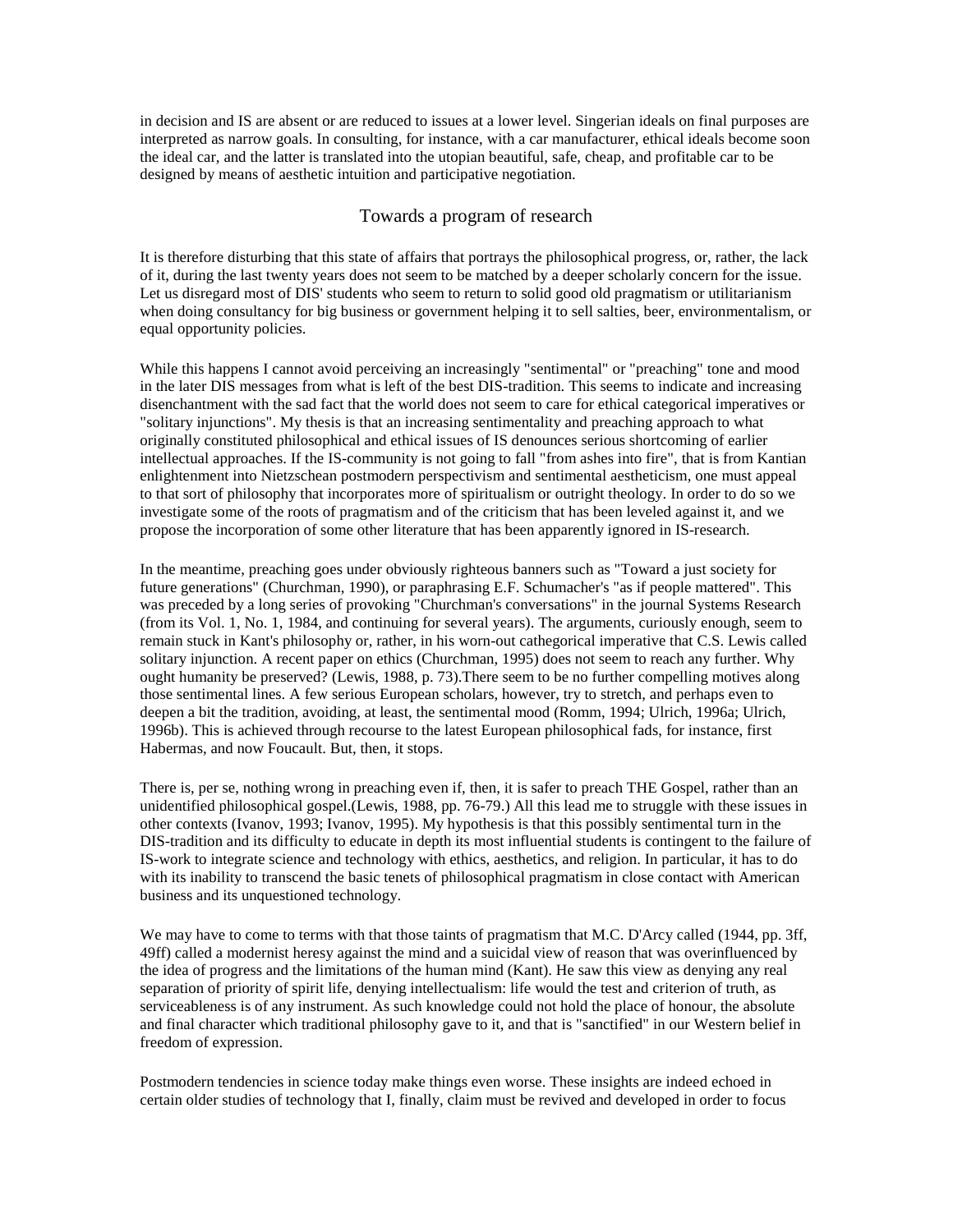especially IT. I think that a philosophical understanding of IT requires that we come to terms with what George Grant called the pervasiveness of "comfortable self-preservation" of pragmatic liberalism (Grant, 1972, pp. 190, 196). I think that this striving for comfortable self-preservation, albeit in the name of apparent altruism, contributes to the sterility of the sentimental turn of Kantian-DIS-philosophy and ethics. The "theory of greed" that Churchman himself looks for in his late work (Churchman, 1995, p. 271), and, earlier, Singer's unquestioned search for technological power are the same greed and thirst for power that others theoretically associate with the philosophical emancipation from traditional Christian restraints (Grant, 1972, pp. 191; Lewis, 1972). Vague pluralistic "spirituality" and private religion will not do. When dealing with technology we cannot evade futher to struggle with these insights and with a problematization of the meaning of "use" of technology (Jonas, 1972, pp. 336ff; Simon, 1972, p. 173ff). It is a use that widely transcends the narrow limits of the pragmatist philosophical tradition to which The Design of Inquiring Systems, despite of it all, basically still pertains. Many of the information, knowledge and IT-use issues that today are being discussed in basic and applied IS research call into question matters that "unfortunately" revive Aristotelian metaphysics and scholastic philosophy. That is no easy, and still less, profitable, way.

And, yet, I claim that in the whole IS-field today there is no better door for students and scholars into philosophy, ethics, and theology than the original book on The Design of Inquiring Systems.

### References

(Further references available upon request from author)

Churchman, C. W. (1968). *Challenge to reason* . New York: MacGraw-Hill.

Churchman, C. W. (1971). *The design of inquiring systems: Basic principles of systems and organization* . New York: Basic Books.

Churchman, C. W. (1990). Toward a just society for future generations. In B. H. Banathy, & B. A. Banathy (Ed.), *Proc. of the ISSS Int. Society for the Systems Sciences 34th Annual Conference, Portland, Oregon, 8- 13 July 1990.* (pp. i-iii). (Foreword.)

Churchman, C. W. (1995). Ethics and science. *Systems Research, 12*(4), 267-271.

D'Arcy, M. C., S.J. (1944). *Belief and reason* . London: Burns Oates & Washbourne.

Dahlbom, B., & Mathiassen, L. (1993). *Computers in context: The philosophy and practice of systems design* . Cambridge, MA & Oxford UK: NCC Blackwell.

Grant, G. (1972). Technology and empire. In C. Mitcham, & R. Mackey (Ed.), *Philosophy and technology: Readings in the philosophical poblems of technology* (pp. 187-202). New York, London: The Free Press, Collier Macmillan.

Ivanov, K. (1993). *Belief and reason, power and heroism in the task of the systems designer: Commented selections on presuppositions of participatory cooperative argumentative design and change* (UMADP-WPIPCS-47.93.2, ISSN 0282-0587). Umeå University, Inst. of Information Processing. (2nd rev. ed.)

Ivanov, K. (1995). The search for a theory of hypermedia. In D. Dahlbom, F. Kammerer, F. Ljungberg, J. Stage, & C. Sorensen (Ed.), *Proceedings of IRIS 18* (pp. 283-293). (Gothenburg Studies in Informatics. Presented at the Workshop on Social Contexts of Hypermedia, Umeå, February 17-18, 1995.)

Jonas, H. (1972). The practical uses of theory. In C. Mitcham, & R. Mackey (Ed.), *Philosophy and technology: Readings in the philosophical poblems of technology* (pp. 335-346). New York, London: The Free Press, Collier Macmillan.